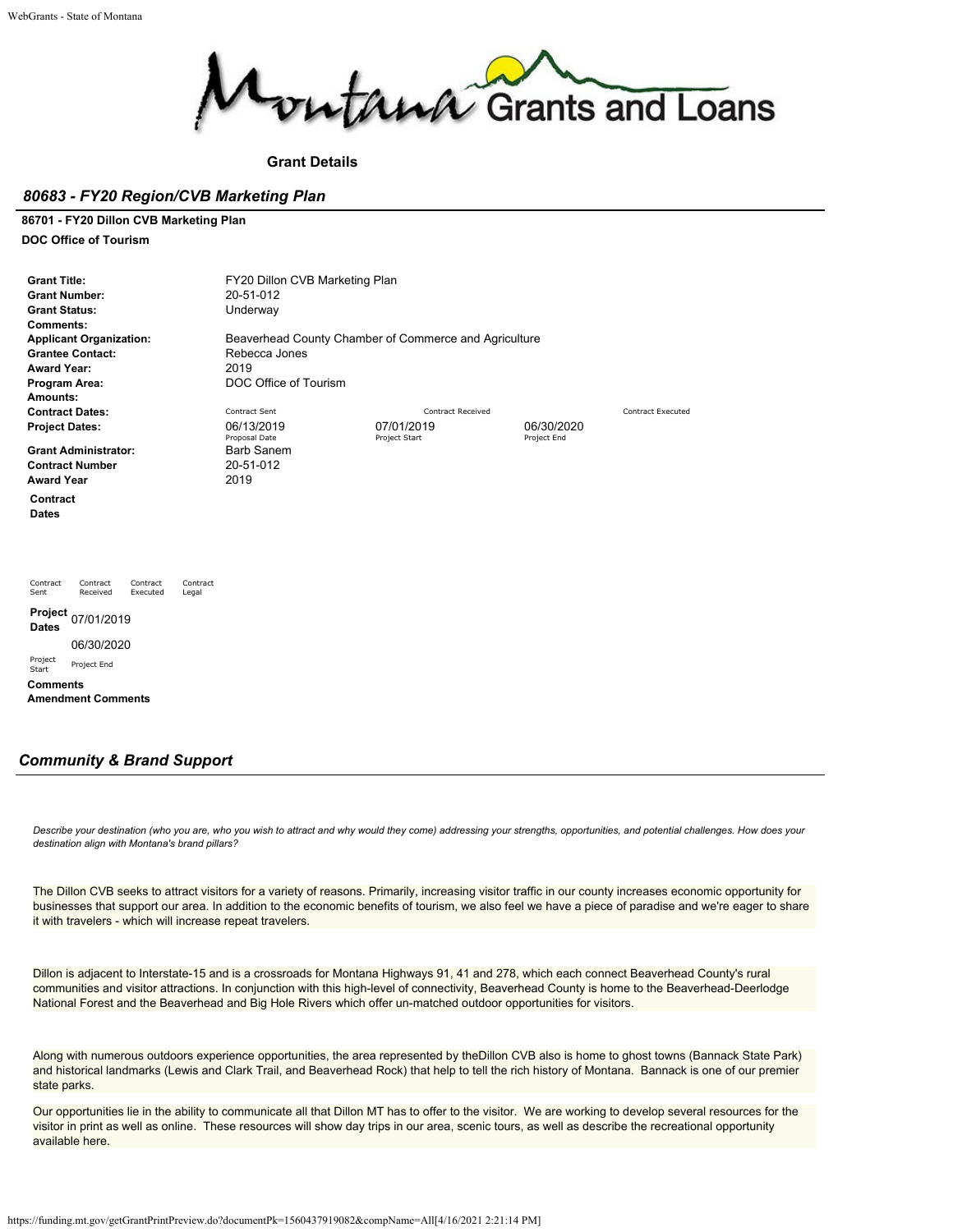The Dillon CVB is located in Dillon, but serves some of the most spectacular unspoiled nature and more than 8 smaller towns and communities (Wise River, Wisdom, Lima, Polaris, Glen, Jackson, Monida, Dell) that each serve as gateways to unique natural wonders. Each of the towns served by the Dillon CVB also offers lodging, camping and other hospitable accommodations. In this, the Dillon CVB aligns with the following Montana brand pillars:

- more spectacular unspoiled nature than anywhere else in the lower 48.
- vibrant and charming small town that serve as gateways to natural wonders.
- breathtaking experiences by day, relaxing hospitality at night.

#### **Describe your destination.**

The Dillon CVB plan addresses the three phases of the travel decision process accordingly:

**Inspiration:** All of our marketing efforts are focused on inspiring exploration of our area. From our mobile app, to our website, print adverting etc., all are focused on enticing the visitor to explore. Any opportunity that we have to inspire (via location packets, newsletters, advertising, etc.) we will include the mobile application and our website address as an additional resource to inspire visitors to explore Beaverhead County.

**Orientation:** Our efforts will be focused on providing a complete resource for the Dillon MT visitor. This will be done through multiple avenues; moble app, website and print material. We are focused on making all of our resources a one-stop experience for our region (Beaverhead County) to provide ample information to our target publics specifically in the following ways:

- 1. Full listing of available lodging
- 2. Full listing of available food and restaurants
- 3. Full listing of business services
- 4. Full listing of tourist destinations, routes and events

5. Informational opportunities created by locals - which has been proven to drive room nights to the area (i.e., fishing reports, local art and craft fairs, articles written by local poets, authors, historians, industry leaders, etc.)

- 6. Up-to-date and constantly evolving community calendars
- 7. Full listing of other organizations and entities that offer value to the visitor's experience in Beaverhead County
- 8. Maps, routes and local information on how to best access sites of interest
- 9. Full listing of shopping opportunities
- 10. List of adjacent tourist destinations to encourage further travel into Montana

By providing these 10 (and more) orientation keys, our plan will provide the necessary orientation opportunities for prospective publics to choose Dillon and Southwest Montana as their destination and to also facilitate the public's planning and preparation process.

**Facilitation:** Through the use of collateral (both printed and downloadable via our mobile application and website, networking and social media, the Dillon CVB will facilitate both intentional visitors (those who planned to visit Beaverhead County) and unintentional visitors with the opportunity to easily locate points and facilities of interest.

Further marketing will facilitate visitors with maps, phone numbers, websites, calendars and other essential utilities that will facilitate an exceptional experience in Southwest Montana.

In addition to printed collateral and the mobile application the Chamber will use the CVB designated funds to provide an un-matched visitor's center experience for those travellers who wish to stop in a physical location and access vistor information. This will include having trained, knowledgeable staff and printed materials to provide as collateral that enhances the experience and further facilitates the visitor's experience in Beaverhead County and into Southwest Montana.

#### **Optional: Include attachments here**

*a. Define your target markets (demographic, geopgraphic and psychographic).*

**Seasonal Traffic:** Primarily, Canadians who travel through Montana via I-15 in the Fall and Spring seasons. This demographic generally seeks fuel and refreshments from Dillon businesses and provides a great opportunity to inspire spontaneous adventure or to inspire a future planned trip to the region. This market can be motivated by easy access to sites of interest and convenient travel route alternatives that allow for discovery of points of interest. This market will also be motivated by access to R.V. accomodations.

**The Family Traveler:** This market travels to Dillon Montana for unmatched outdoors opportunities. From hunting, fishing, hiking, skiing, ATVing, panning, horseback riding, etc., this market comes to Beaverhead County to recreate and take advantage of our access to public lands. This market can be motivated by providing routes, trails, trail opening dates/conditions online and providing them with resources from locals that keep the market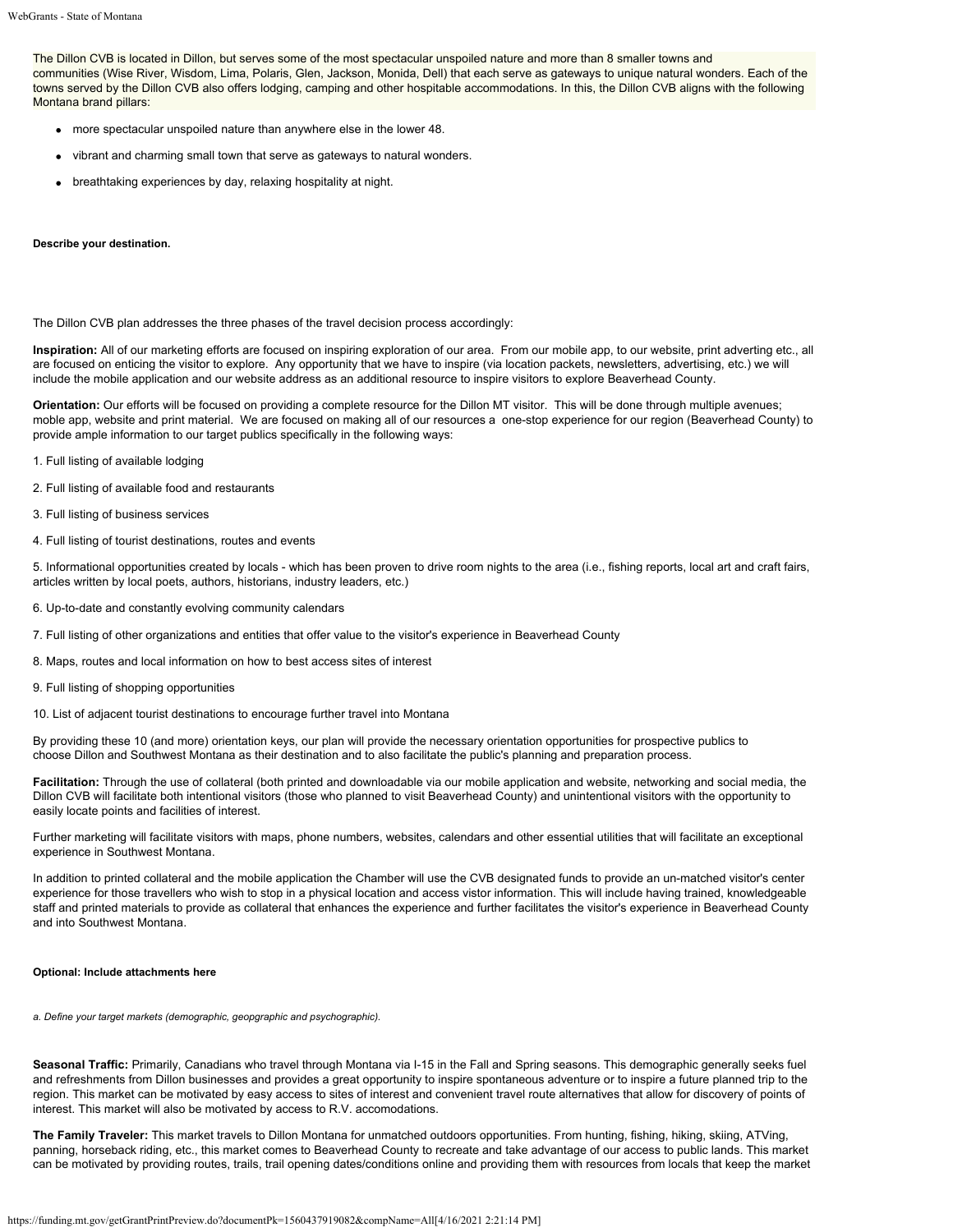informed of the status of river conditions, snow conditions, wildlife conditions and other outdoors related information that can be easily be made accessible via a mobile application. Providing specific kid friendly items will be quite helpful here.

**History Buffs -** This market consists of individuals who enjoy learning about western history and culture. In our area we draw upon Virginia City, Nevada City, Bannack, two hot springs and the Big Hole Battlefield. The Lewis and Clark history in our area is significant as well.

*b. What are your emerging markets?*

**Western Art:** Dillon is an agriculture powerhouse and with that comes a rich heritage of Western culture. Increasingly, Beaverhead County is becoming a home for Western art. From life-size bronze statues placed throughout Dillon and a custom boot shop, to a world-known saddlery that specializes in Buck Brannaman saddles, the culture of the West is being represented though local and regional artists in a variety of mediums. This increase in art is placing Dillon and Southwest Montana on the map for art buffs and Western history enthusiasts. We will colloaborate with this movement to further establish Dillon as a destination for these target market using our mobile application and the marketing that is in conjunction with that effort.

**Recreational Hiker and Cyclist:** The Dillon area has an expanding trail system that surrounds the town and provides opportunities to walk, hike or bike the parameter of the city. This trail system provides opportunity for tourists to spend down-time discovering and exploring the area while staying close to the merchants and restraunts in Dillon. There are also miles of hiking and biking opportunities in the area surrounding Dillon. We have pursued this market significantly with the wrap up from our last year budget. We will continue our active pursuit of this visitor in the coming years.

**Optional: Include attachments here.**

*c. What research supports your target marketing?*

**Seasonal Traffic:** Though it may be partly anecdotal, it is well-known that seasonal traffic uses the I-15 corridor to travel from Canada to warmer winter destinations. I-15 traffic is estimated at 12-15,000 vehicles per-day (according to Idaho Department of Transportation, nearest estimates to Beaverhead County).

**The Outdoorsmen/women market:** According to the Beaverhead County Atlas (produced by Beaverhead County, Montana FWP and Future West) in one year, hunting accounted for \$6.9 million in local economic activity from non-resident participants and fishing accounted for \$17.5 million in local economic acitivity from non-resident participants.

#### **According to 2017 ITRR: Dillon report:**

The top 11 non-resident activities were: Scenic Driving, Nature Photography, Wildlife Watching, Day Hiking, Car/RV camping, Recreational Shopping, Visiting Other Historical sites, Visiting Museums, Visiting Lewis and Clark sites, Fishing/fly fishing, Attending Festivals/Events

According to the 2017 ITRR Data - visitors spent \$98,616.00 in Beaverhead County.

This spending is spread through the following areas; gasoline, outfitters, restaurants and bars, hotels and motels, retail sales, groceries, park entrance fees, Campgrounds and RV Parks, Cabin rentals, Made in MT, Vehicle repairs, Gambling, Farmers markets and auto rentals

#### **Goal One: To increase availability of visitor and business specific information.**

G-1 Objective One: We will impliment using arrivalist data to track tourism and recreation. Our website will be updated regularly and list all events and activities that are happening in Dillon will be keep current.

G-1 Objective Two: Increase visability and accessability to all of the attractions in Dillon Montana. This will be done through our website, arrivalist data, billboards that can provide traffice counts and print material available for visitors.

### **Goal Two: To establish the Dillon CVB (Beaverhead Chamber of Commerce & Agriculture) as the community source of information for events.**

G-2 Objective One: Have all events available to tourists on the website, and keep it up to date. We are currently linked to 683events and Facebook. We have posted events in the area to the newspapers visitor guide that is distributed in the VIC, mailings and online subscribers outside of Montana. We have added Dillon events to summer event guides that are distribunted througout Idaho, Montana & Washington. Our event listing on visitdillonmt.com website will be complete by July 1, 2019.

G-2 Objective Two: Continue to offer & improve the services of our Visitor's Information Center by increasing operating hours with a VIC staff and UMW Intern for summer season. This will include some volunteer hours.

#### **Goal Three: Build an audience for new website.**

G-3 Objective One: All warm season advertising for 2020 will include our new website address.

G-3 Objective Two: Collect data from the online traffic directed to our website www.visitdillonmt.com & arrivalist data will be explored and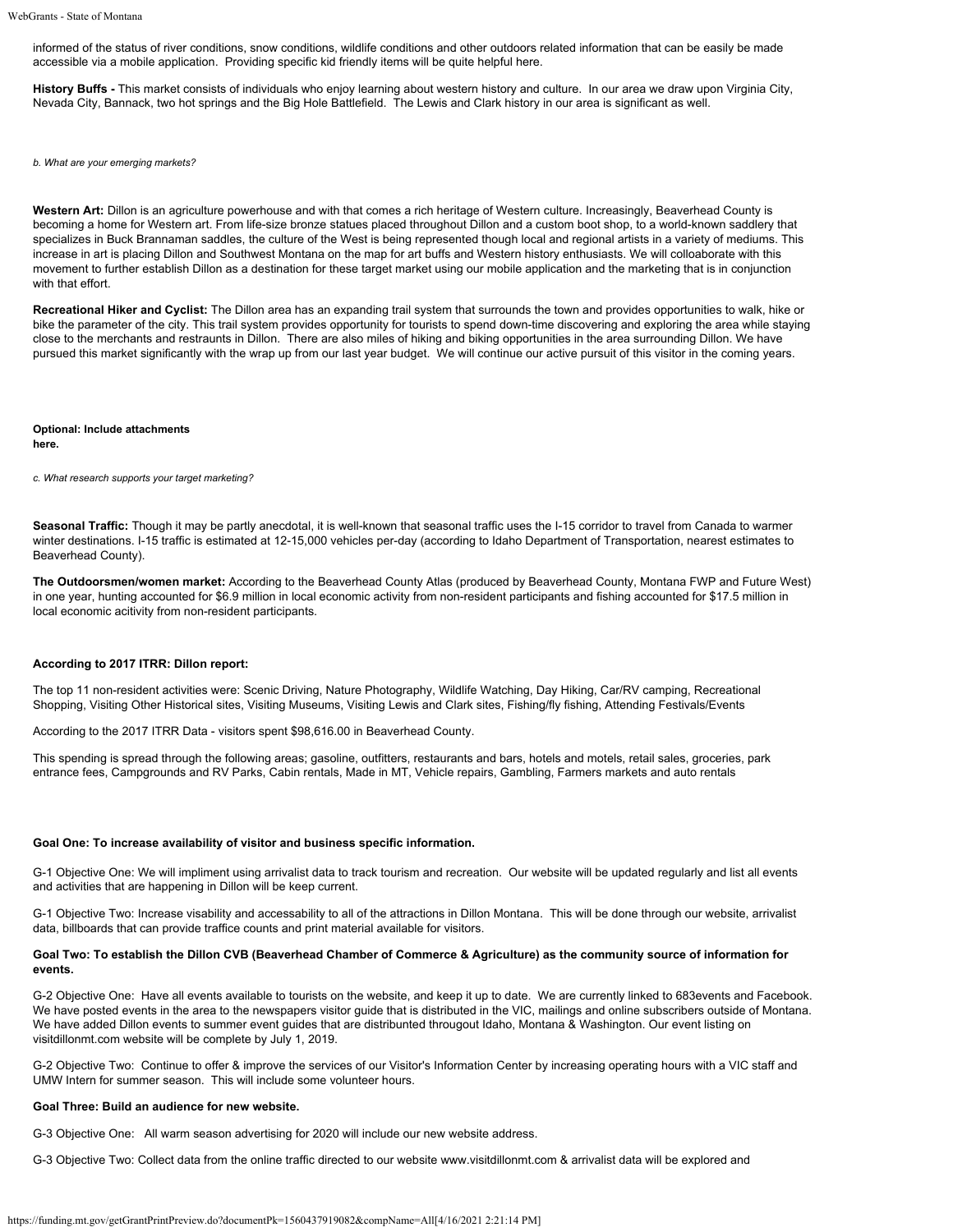implimented in 2020, from Google AdWords & Facebook Targeted Marketing, analyize our strategy as to its effectiveness & correct any inadequacies.

G-3 Objective Three: Increase website visits dramatically over site creation.

*a. In what types of co-ops with MTOT would you like to participate?*

If the state did a promotion for Bannack State Park we would be happy to participate. This a a gem for our area and we would love to see this better promoted.

We would like to look to the Park to Park tours, as well as Bicycling routes through our area.

### **Optional: Include attachment here.**

*b. In what other types of co-ops would you like to participate? (Regions/CVBs, etc.)*

Our most beneficial Joint Ventures for the coming year would be with Southwest Montana.

*c. What types of co-ops have you done in the past? Were they successful - why or why not?*

We have done a social influencer campaign with Southwest Montana. This was a great success with multiple online posts and photography for Dillon. We are currently working closely with Bike Walk Southwest Montana, and will see our successes in the summer of 2020.

**Optional: Include attachments here. Optional: Include attachments**

**here.**

**Optional: Include attachment here:**

## *Marketing Segment, Method & Budget*

| Marketing<br>Segment | <b>Marketing</b><br>Method | <b>Describe</b><br>your<br>method.                                                                                | Provide<br>supporting<br>research/statistics. | How do you<br>plan to<br>measure<br>success? | Provide a<br>brief<br>rationale<br>for this<br>method.                                                                                                                                                                                                                                                         | <b>Estimated</b><br>budget<br>for<br>method. | Marketing<br>Method<br><b>Evaluation</b>                                                                                                                                                                                                                                                                                                                   | Add'l<br><b>Attchmnt</b> |
|----------------------|----------------------------|-------------------------------------------------------------------------------------------------------------------|-----------------------------------------------|----------------------------------------------|----------------------------------------------------------------------------------------------------------------------------------------------------------------------------------------------------------------------------------------------------------------------------------------------------------------|----------------------------------------------|------------------------------------------------------------------------------------------------------------------------------------------------------------------------------------------------------------------------------------------------------------------------------------------------------------------------------------------------------------|--------------------------|
|                      |                            | Tear off maps<br><b>Beaverhead</b><br>County - reprint<br>from previous<br>year<br>Hiking / Biking<br><b>Maps</b> | Printed material, be it                       | <b>Ne will meaure</b><br>success based       | All of these<br>materials will<br>be available<br>at our visitor's<br>center. Our<br>tear off maps<br>will be a<br>quick,<br>valuable<br>resource for<br>the visitor,<br>with points of<br>linterest<br>marked<br>clearly on the<br>map. This<br>item is<br>already<br>created, will<br>liust be a<br>reprint. |                                              | This method was<br>successful as we met<br>our objective to print<br>and distribute<br>promotional pieces.<br><b>Dillon CVB printed</b><br>various promotional<br>pieces in house: 100<br>brochures, 100 FAQ<br>sheets, 150 maps of<br>walking, biking,<br>downtown Dillon, 100<br>directories. The tear<br>off map is provided to<br>hotels, gas stations |                          |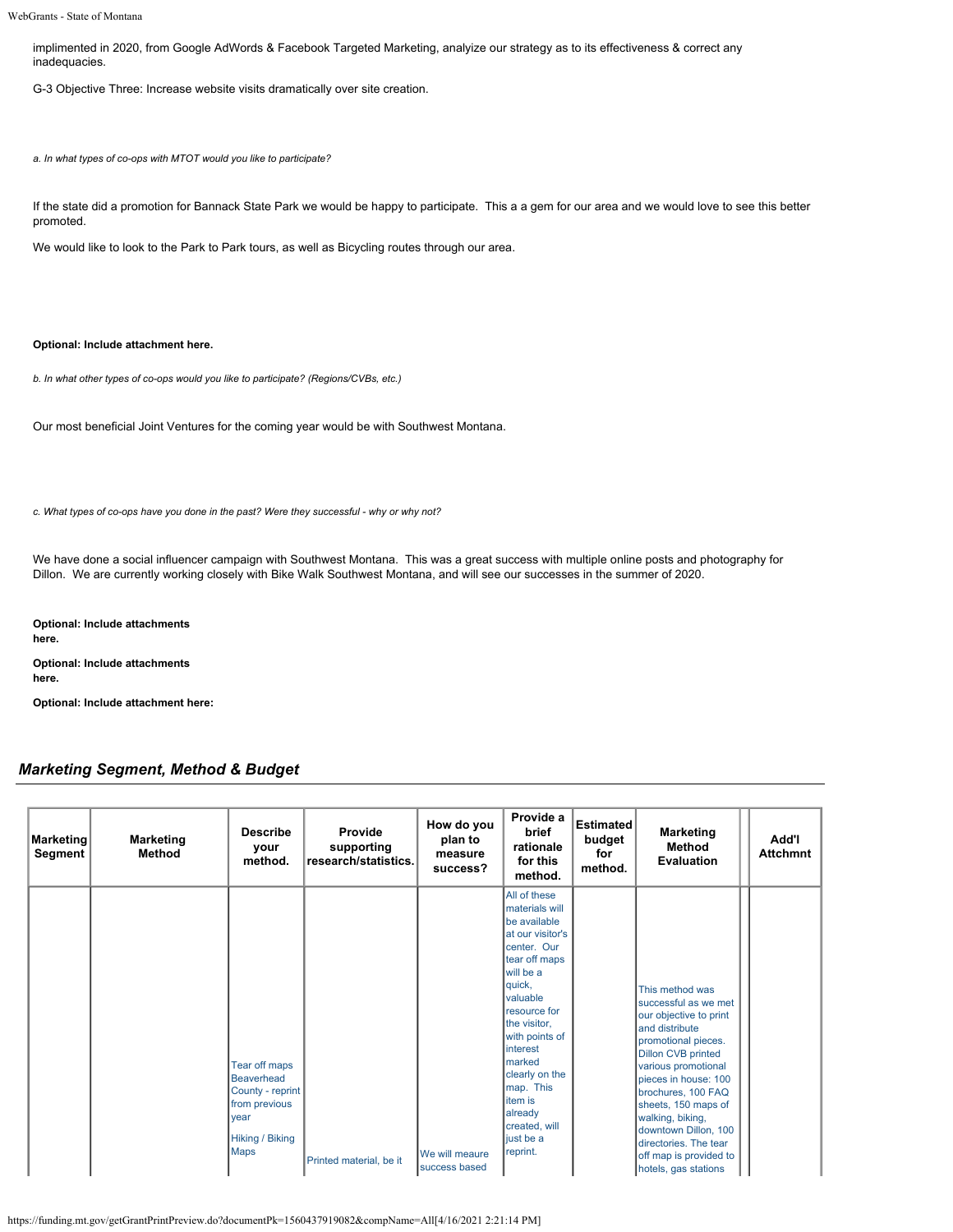| Consumer | <b>Printed Material</b>                 | <b>Printed Loop</b><br>Tours - scenic<br>drives etc<br>Walking tour of<br>historic<br>downtown<br><b>Dillon</b><br><b>Walking tree</b><br>tour of Dillon                                                                                                                                                                                                                        | maps or guides will<br>encourage further<br>exploration of our area.                                                                                                 | on the distribution<br>of all printed<br>materials.                                                                                                                                                                             | Hiking / Biking<br>maps - We<br>already have<br>most of the<br>biking maps<br>created, and<br>will continue<br>to use these<br>as requested.<br><b>Loop Tours</b><br>are an item<br>that we will<br>create for our<br>website, and<br>printed for the<br>visitor should<br>they arrive at<br>our visitors<br>center.<br><b>These loop</b><br>tours have not<br>been created<br>yet. | \$5,000.00  | and the museum as<br>well as at the VIC. It<br>is an effective way to<br>help orient visitors to<br>locations in Dillon.<br>The map shows<br>landmarks, parks,<br>with detailed streets.<br>Lodging, eateries and<br>event brochures<br>provide directions and<br>contacts for visitors.<br>This method will be<br>continued.                                                                                                                                                                                  | 2020<br><b>Attractions</b><br>Dillon MT.pdf  |
|----------|-----------------------------------------|---------------------------------------------------------------------------------------------------------------------------------------------------------------------------------------------------------------------------------------------------------------------------------------------------------------------------------------------------------------------------------|----------------------------------------------------------------------------------------------------------------------------------------------------------------------|---------------------------------------------------------------------------------------------------------------------------------------------------------------------------------------------------------------------------------|-------------------------------------------------------------------------------------------------------------------------------------------------------------------------------------------------------------------------------------------------------------------------------------------------------------------------------------------------------------------------------------|-------------|----------------------------------------------------------------------------------------------------------------------------------------------------------------------------------------------------------------------------------------------------------------------------------------------------------------------------------------------------------------------------------------------------------------------------------------------------------------------------------------------------------------|----------------------------------------------|
| Consumer | <b>Print Advertising</b>                | We will<br>continue to<br>advertise in the<br><b>Southwest</b><br><b>Montana Travel</b><br><b>Guide and</b><br>review other<br>opportunities<br>as they arise.                                                                                                                                                                                                                  | Printed material that a<br>visitor can read prior to<br>arrival is quite<br>valuable. Allows them<br>to plan to visit our area.                                      | We will measure<br>success based<br>on distribution<br>counts of the<br>publication.                                                                                                                                            | All of our print<br>advertising<br>will include<br>information on<br>both our<br>website and<br>our mobile<br>app for easy<br>exploration by<br>our potential<br>visitors.                                                                                                                                                                                                          | \$3,500.00  | This method was<br>successful as the<br>objective for Dillon<br><b>CVB</b> promotional<br>advertisement to<br>target audience (area<br>100 miles<br>surrounding Dillon)<br>was met. No<br>expenses were paid<br>as the same ad from<br>the previous year was<br>used. A total of<br>165,000 Southwest<br><b>Montana Travel</b><br>Guides were printed<br>and distriuted in<br>FY20. See attached<br>ad copy. This method<br>will be continued in<br>the next fiscal year<br>and a new ad will be<br>developed. | Ad in<br>Southwest MT<br>Travel<br>Guide.jpg |
| Consumer | Website/Internet<br>Development/Updates | We will be<br>building a new<br>go to website<br>for visitors who<br>will be planning<br>their next visit<br>to Montana.<br>The website<br>will provide our<br>visitors with<br>quality<br>imagery,<br>outdoor<br>activities,<br>natural beauty,<br>wide open<br>spaces, and<br>unique<br>experiences.<br>it's a new<br>website,<br>budget from<br><b>Amplified</b><br>Digital. | A professional<br>marketing company will<br>provide us with data<br>that will contain<br>demographics,<br>analytics and a<br>breakdown of visitors<br>into our area. | Our objective is<br>to create and<br>develop a<br>standalong<br>website. We will<br>we measure<br>success if project<br>is completed and<br>launched in<br>FY20. Once<br>website is live we<br>will track website<br>analytics. | In order to<br>allign our<br>website<br>properly with<br>the visit<br>montana<br>website,<br>additional<br>photography<br>will be<br>needed. We<br>will also<br>maintain big<br>events for<br>Dillon on this<br>website.<br>We have<br>Ihired a<br>professional<br>marketing<br>team that will<br>provide<br>information on<br>why Dillon<br>should be a<br>destination.            | \$12,886.00 | The project to create<br>standalone site<br>www.visitdillonmt.com<br>was partially<br>completed in FY20<br>and will continue into<br>FY21. Funds were<br>spent on the creation<br>and development of<br>the website. The site<br>launched in FY21 and<br>will be reported on in<br>FY21.<br>This was successful<br>even though the site<br>did not launch prior to<br>the end of FY20<br>(6/30/20) because all<br>of the content and<br>design was created.<br>This method will<br>continue.                   | website<br>screenshot.pdf                    |
|          |                                         | Our strategy is<br>to update our<br>website. In<br>order to align<br>our website<br>properly with<br>the visit<br>Montana<br>website,                                                                                                                                                                                                                                           |                                                                                                                                                                      | We plan to                                                                                                                                                                                                                      | We will focus<br>on our<br>website<br>improvements                                                                                                                                                                                                                                                                                                                                  |             | No funds spent in                                                                                                                                                                                                                                                                                                                                                                                                                                                                                              |                                              |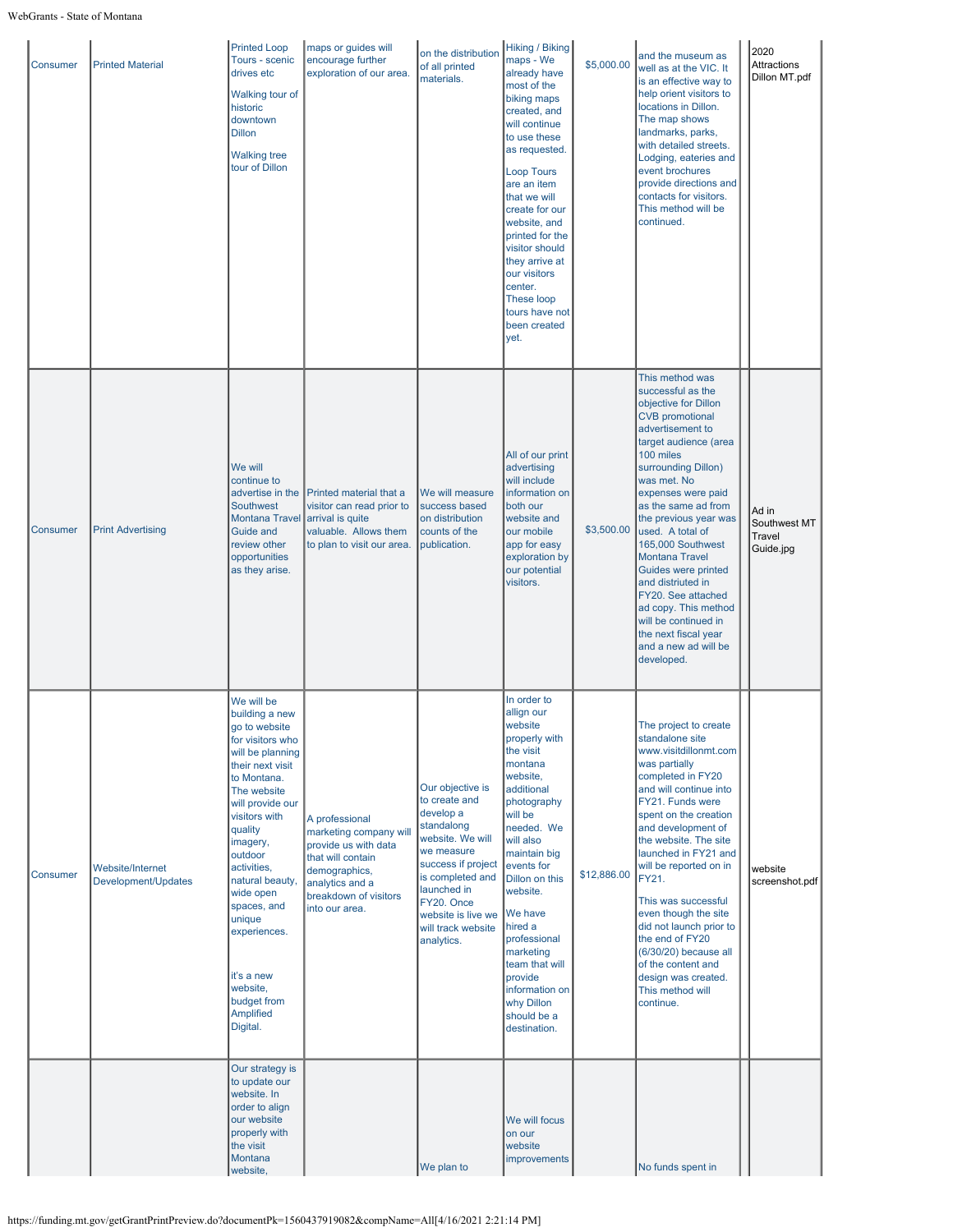| Consumer | <b>Mobile Applications</b> | additional<br>photo's and<br>content will be<br>needed.<br>We moved<br>money from<br><b>Mobile</b><br>Application<br>marketing<br>method to the<br>development of<br>our website.<br>We will not be<br>using a mobile<br>application. | We will be able to track<br>information on our<br>website, showing hits<br>and interaction. We will<br>also be able to track our<br>successes on<br>Facebook with likes etc.                                          | measure success<br>by tracking the<br>increase number<br>of visitors to our<br>website and other<br>social media<br>platforms.<br>Update: project<br>was cancelled<br>and will not be<br>continued | with<br>photography,<br>video, event<br>listing. Social<br>Media such<br>as FaceBook,<br>Instagram<br>and other<br>social media<br>outlets will be<br>incorporated<br>into our<br>marketing<br>strategy to<br>promote<br>Dillon. | \$1,310.08 | FY20; verified.<br>Another entity in our<br>town developed a<br>mobile app that has<br>been widely<br>distributed, therefore,<br>we will not focus on<br>this project. Project<br>was cancelled and<br>will not be continued.                                                                                                                                                                                                                                                                                 |                                     |
|----------|----------------------------|---------------------------------------------------------------------------------------------------------------------------------------------------------------------------------------------------------------------------------------|-----------------------------------------------------------------------------------------------------------------------------------------------------------------------------------------------------------------------|----------------------------------------------------------------------------------------------------------------------------------------------------------------------------------------------------|----------------------------------------------------------------------------------------------------------------------------------------------------------------------------------------------------------------------------------|------------|---------------------------------------------------------------------------------------------------------------------------------------------------------------------------------------------------------------------------------------------------------------------------------------------------------------------------------------------------------------------------------------------------------------------------------------------------------------------------------------------------------------|-------------------------------------|
| Consumer | Photo/Video Library        | Increase<br>Photo/Video<br>Library for the<br>Dillon CVB.<br>Suggestions<br>have been<br>made to<br>produce video<br>for Dillon MT.                                                                                                   | A picture is worth 1000<br>words, and what we<br>can show of our area<br>given the correct<br>photography will be<br>exponentially beneficial.                                                                        | We will track<br>acquired media.                                                                                                                                                                   | Video is one<br>of the most<br>visited links<br>on any<br>number of<br>Channels.<br>including our<br>new website<br>and social<br>media.                                                                                         | \$4,500.00 | This method was<br>successful as we met<br>our objective. A total<br>of 30 professional<br>photos were added to<br>our digital library and<br>we spent under the<br>allowed amount. We<br>will continue to use<br>this method in the<br>future. Digital copies<br>of the photo assets<br>are on file with our<br>organization. This<br>method will be<br>continued.                                                                                                                                           |                                     |
| Consumer | <b>Social Media</b>        | We would like<br>to try our hand<br>at marketing<br>via you tube,<br>twitter,<br>instagram etc.<br>This will give<br>us the<br>opportunity to<br>see what works<br>best of our<br>advertising<br>photos and<br>text.                  | We will need to drive<br>traffic to our website<br>through these<br>channels. Then it will<br>be truly trackable.                                                                                                     | We will be able to<br>measure hits,<br>views, and click<br>throughs on all of<br>these.                                                                                                            | We will be<br>able to<br>measure hits,<br>views, and<br>click throughs<br>on all of<br>these.                                                                                                                                    | \$2,000.00 | No funds spent in<br>FY20; verified. The<br>project was not<br>completed in FY20<br>due to challenges in<br>staff focus and<br><b>COVID impacts;</b><br>project will continue in<br>FY21.                                                                                                                                                                                                                                                                                                                     |                                     |
| Consumer | Billboards/Out-of-Home     | We would like<br>to acquire two<br>billboards, one<br>south and one<br>north to start.<br>The intent is for<br>viewers to see<br>this board, and<br>decide to pull<br>off of the<br>interstate and<br>explore.                        | From our shop keepers<br>in Dillon, there is a<br>tremendous rise in<br>visitor traffic from this<br>avenue. We will get our<br>statistics through<br>travelers mobile devices<br>after they pull off the<br>highway. | We can get a<br>traffic count from<br>the location of our<br>billboards and the by off the<br>traffic will be<br>electronically<br>counted from the<br>billboards.                                 | <b>Billboard</b><br>advertising to<br>pull passers<br>interstate,<br>hopefully to<br>spend a bit of<br>time in Dillon.                                                                                                           | \$5,000.00 | This method was<br>successful as we met<br>our objective to<br>promote awareness<br>to the target audience<br>(drive market coming<br>from south). The<br>traffic counts for<br>Interstate 15 traveling<br>north through Dillon<br>(sign located 7 miles<br>south of Dillon, time<br>line for billboard<br>(Sept. 1, 2019 - June<br>30, 2020) show that<br>on average 6,000<br>vehicles passed the<br>billboards during the<br>time frame of (Sept.<br>2019 - Dec. 2019).<br>This method will be<br>contnued. | Dillon CVB<br>billboard<br>2019.jpg |
|          |                            | With a logo/<br>brand we will<br>be able to<br>promote Dillon<br>as a unique                                                                                                                                                          | <b>Ad Agency</b>                                                                                                                                                                                                      | We will measure<br>success based<br>on selecting and<br>contracting with                                                                                                                           | We will<br>showcase                                                                                                                                                                                                              |            | The contracted Ad<br>Agency was paid for<br>the single<br>deliverable/service<br>performed. The only<br>services received and<br>paid for were the<br>branding and logo.                                                                                                                                                                                                                                                                                                                                      |                                     |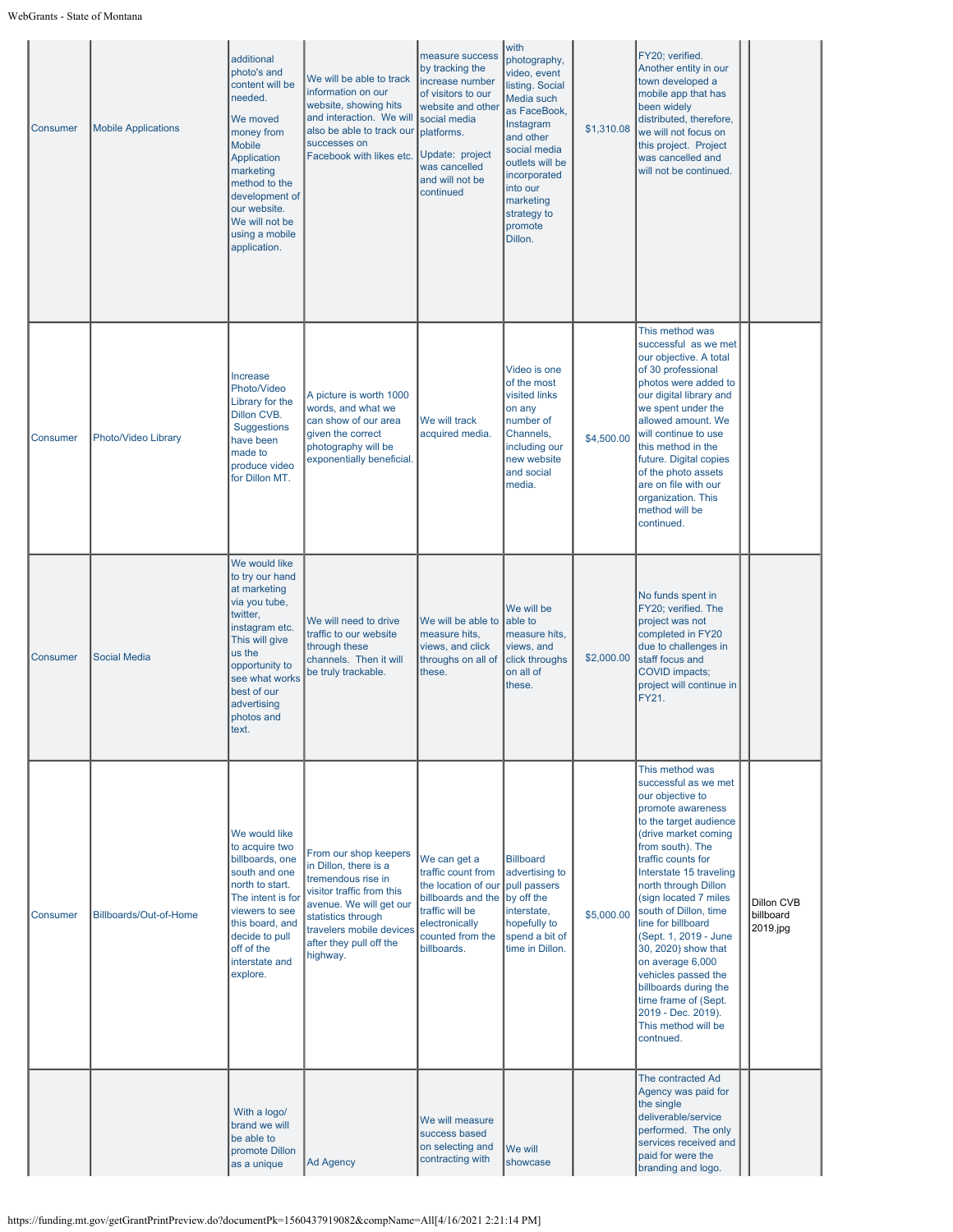| Consumer                    | <b>Ad Agency Services</b>                    | experience and<br>desitination for<br>visitors.<br><b>Ad Agency</b><br>(logotype/brand<br>standards)<br><b>Budget from</b><br><b>Amplified</b><br>Digital.                                                           | (logotype/brand<br>standards) Budget from<br><b>Amplified Digital.</b><br><b>Amplified Digital will be</b><br>able to track visitors to<br>our webpage.                                                                                                                                                                                                                            | an Ad Agency<br>and with their<br>performance of<br>scope of work on<br>time and on<br>budget.                                                                                                                                                                                                                                                    | Dillon as a<br>premier<br>destination for<br>those looking<br>to travel to<br>and within<br>Montana.                                                                                                                        | \$6,500.00  | See the attached logo<br>and branding<br>document<br>(deliverable) This<br>project was<br>successful, as we are<br>using the new<br>logo/branding, but no<br>need to continue,<br>since we don't need a<br>new brand/logo in<br>FY21.                                                                                                                                                                                                                                                                                                                                                                                                                                                                                                                                                       | Visit Dillon<br>Montana-<br><b>Brand Style</b><br>Guide.pdf |
|-----------------------------|----------------------------------------------|----------------------------------------------------------------------------------------------------------------------------------------------------------------------------------------------------------------------|------------------------------------------------------------------------------------------------------------------------------------------------------------------------------------------------------------------------------------------------------------------------------------------------------------------------------------------------------------------------------------|---------------------------------------------------------------------------------------------------------------------------------------------------------------------------------------------------------------------------------------------------------------------------------------------------------------------------------------------------|-----------------------------------------------------------------------------------------------------------------------------------------------------------------------------------------------------------------------------|-------------|---------------------------------------------------------------------------------------------------------------------------------------------------------------------------------------------------------------------------------------------------------------------------------------------------------------------------------------------------------------------------------------------------------------------------------------------------------------------------------------------------------------------------------------------------------------------------------------------------------------------------------------------------------------------------------------------------------------------------------------------------------------------------------------------|-------------------------------------------------------------|
| Consumer                    | <b>Online/Digital Advertising</b>            | PPC, Targeted<br>Display, Social<br>Media<br>Management &<br><b>Targeted</b><br>Social Media:<br>\$21,817 total<br>through June<br>2020.<br>Additional<br>advertising<br>recommended<br>past June 2020<br><b>TBD</b> | Google Search trends<br>in 2019 showed top<br>searches for vacations<br>in Montana where done<br>through Google search<br>engine. It shows 25% of<br>U.S. destination<br>travelers say they<br>actively research new<br>trips at least one a<br>month. Amplified<br>Digital will be able to<br>track visitors through<br>google and our website<br>reaching our taget<br>audience. | We will measure<br>digital advertising<br>using digital<br>perfomance<br>analytics such as<br>digital<br>impressions<br>delivered,<br>number of page<br>views, unique<br>visitors, pages<br>per visit, bounce<br>rate and time on<br>website.                                                                                                     | To showcase<br>Dillon as a<br>premier<br>destination for<br>those looking<br>to travel to<br>and within<br>Montana.                                                                                                         | \$21.817.00 | No funds were spent.<br>The method was not<br>employed. There are<br>no analytics for this<br>method in FY20. This<br>marketing method is<br>still in progress, due<br>to COVID interrupting<br>the timing of<br>advertising for tourist<br>and the transition of<br>Executive Director in<br>July/August in 2020.<br>This important project<br>will be continued in<br>FY21.                                                                                                                                                                                                                                                                                                                                                                                                               |                                                             |
| Group<br><b>Marketing</b>   | <b>Partner Support</b>                       | We will direct<br>some of our<br>energies into<br>promoting<br>additional<br>traffic into<br><b>Dillon through</b><br>the groups that<br>select Dillon as<br>their meeting<br>place.                                 | If we can increase<br>registration by just a<br>few percent, we will<br>also have all of our<br>information in front of all<br>attendees.                                                                                                                                                                                                                                          | We will measure<br>success of this<br>project by joining<br>the Voices of<br><b>Montana Tourism</b><br>organization. We<br>can track the<br>number of<br>outreach events<br>and subscribers<br>to the VOT<br>newsletter to<br>guage the<br>audience reached<br>with advocacy<br>messaging that<br>supports the<br>tourism industry<br>as a whole. | We would like<br>to be able to<br>work with the<br>larger groups<br>that select<br><b>Dillon</b><br>Montana as<br>their meeting<br>site. This will<br>be focused on<br>marketing that<br>brings in a<br>larger<br>audience. | \$2,000.00  | We were successful<br>in meeting our<br>objective. We joined<br><b>Voices of Montana</b><br>Tourism (VOT) .Dillon<br><b>CVB</b> invest annually<br>in the Voices of<br><b>Montana Tourism</b><br>(VOT) outreach<br>efforts that<br>encompassed<br>advocating and<br>education<br>legislatures, local<br>policy-makers and the<br>general public<br>regarding tourism in<br>Montana. VOT<br>distributes messaging<br>via its monthly<br>enewsletter that has a<br>distribution of 450+.<br>As a VOT partner, the<br><b>Dillon</b><br><b>CVB/Beaverhead</b><br>Chamber of<br><b>Commerce Recieves</b><br>a presence and<br>directory link on the<br>voicesoftourism.com<br>website which has<br>been online since<br>2011 and has a<br>robust following. This<br>method will be<br>continued. |                                                             |
| <b>Marketing</b><br>Support | <b>TAC/Governor's Conference</b><br>meetings | Our executive<br>director will<br>attend the TAC<br>meetings, and<br>other meetings<br>that are                                                                                                                      | TAC meetings are a<br>wonderful resource for<br>this type of infomation<br>and strategy.                                                                                                                                                                                                                                                                                           | Our executive<br>director will<br>attend the TAC<br>meetings and<br>other meetings                                                                                                                                                                                                                                                                | This is a<br>requirement<br>for the CVB<br>and it is an<br>efficient<br>means of<br>gathering<br>pertinent                                                                                                                  | \$1,000.00  | This method was<br>successful as we met<br>our objective to have<br>key staff attend<br>required meetings<br>and keep expenses in<br>line with budget. The<br>executive director<br>attended all TAC<br>meetings for the year,<br>however, the 2020<br>Montana Governor's<br>Conference was<br>cancelled and no                                                                                                                                                                                                                                                                                                                                                                                                                                                                             |                                                             |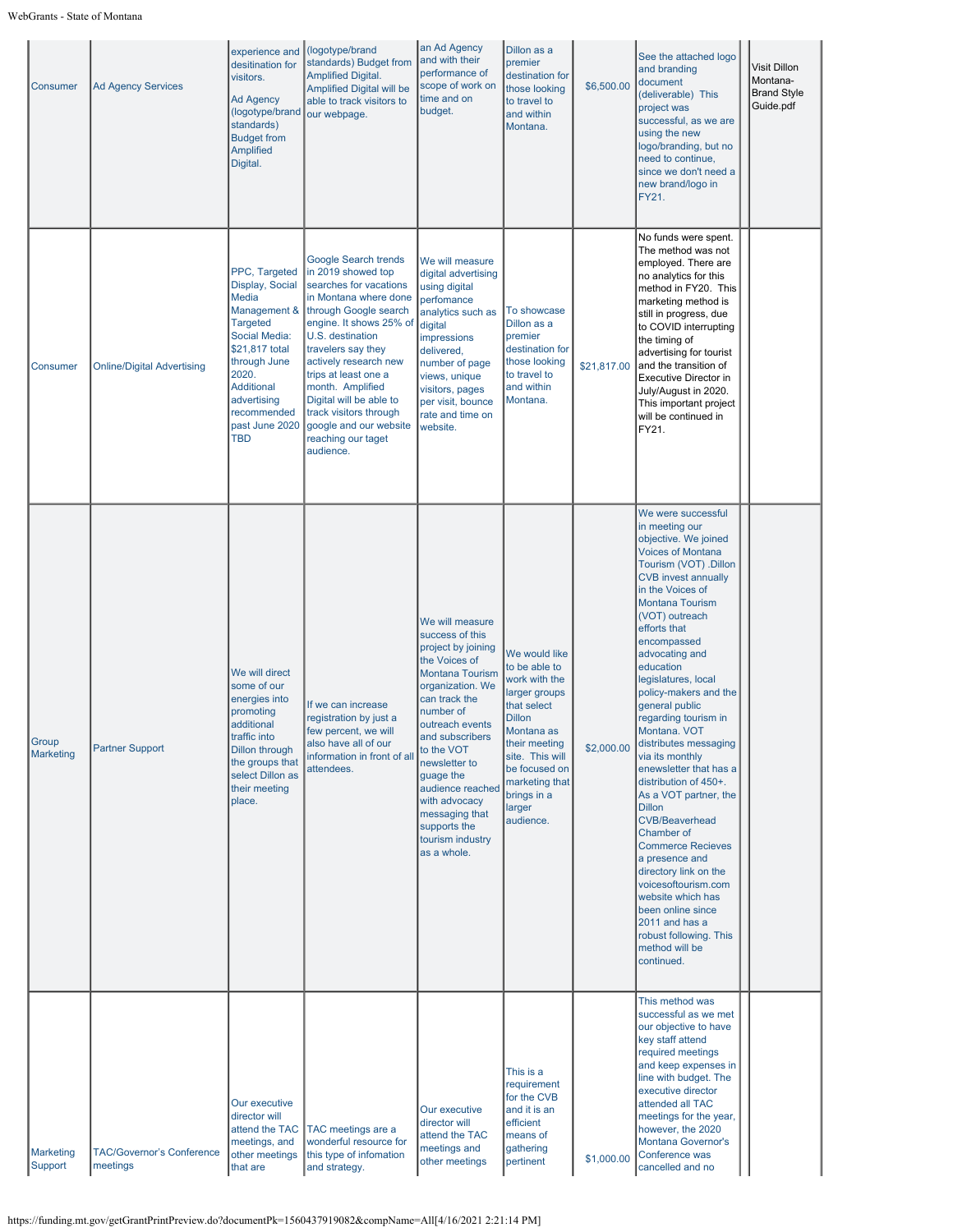|                      |                                          | beneficial for<br>that position.                                                                                                                                                                                                                                                                                                                                                                                                                                                                                                                                                                                             |                                                                                                             | that are beneficial information<br>for that position.                                                                                                                                                                                                | from MOTBD,<br><b>TAC and</b><br>other regions<br>and CVBs.                           |            | funds were spent for<br>the conference. We<br>will continue to use<br>this method in the<br>future as it is required<br>and because it is an<br>efficient and effective<br>way to engage with<br>the Tourism Advisory<br>Council and MOTBD.                                                                                                                                                                                                                                                                                                                                                                                                                                                                                                                                                                                                                                                                                                                                                                                                                                                                                                                                                                                                                                |  |
|----------------------|------------------------------------------|------------------------------------------------------------------------------------------------------------------------------------------------------------------------------------------------------------------------------------------------------------------------------------------------------------------------------------------------------------------------------------------------------------------------------------------------------------------------------------------------------------------------------------------------------------------------------------------------------------------------------|-------------------------------------------------------------------------------------------------------------|------------------------------------------------------------------------------------------------------------------------------------------------------------------------------------------------------------------------------------------------------|---------------------------------------------------------------------------------------|------------|----------------------------------------------------------------------------------------------------------------------------------------------------------------------------------------------------------------------------------------------------------------------------------------------------------------------------------------------------------------------------------------------------------------------------------------------------------------------------------------------------------------------------------------------------------------------------------------------------------------------------------------------------------------------------------------------------------------------------------------------------------------------------------------------------------------------------------------------------------------------------------------------------------------------------------------------------------------------------------------------------------------------------------------------------------------------------------------------------------------------------------------------------------------------------------------------------------------------------------------------------------------------------|--|
| Marketing<br>Support | <b>VIC</b><br>Funding/Staffing/Signage   | We will be<br>staffing our<br>visitors center<br>this summer as<br>well. With this<br>funding we will<br>be able to offer<br>our visitors<br>center - staffed<br>throughout the<br>summer<br>months. Last<br>year we<br>tracked nearly<br>350 visitors<br>through our<br>visitors center.<br>With properly<br>trained staff,<br>we could<br>generate<br>additional<br>interest in the<br>attractions we<br>have to offer.<br>We have hired<br>an experience<br>work person to<br>oversee the<br>visitor center<br>and the monies<br>is paid through<br>a federal grant<br>to help seniors<br>get back into<br>the workforce. | Our visitors enjoy<br>having someone to<br>physically talk with<br>about the experiences<br>in Dillon area. | We will continue<br>to track our<br>visitor's center<br>traffic. Our goal<br>would be to<br>increase our<br>visitors center<br>traffic through<br>advertising, and<br>make it a more<br>comprehensive<br>experience with<br>our printed<br>material. | <b>Visitors still</b><br>prefer a one<br>on one option<br>to learn about<br>our area. | \$4,500.00 | No funds spent in<br>FY20; verified. Dillon<br>CVB participated in<br>the Experience Works<br>program with the<br>state to provide a<br>senior citizen to work<br>in the VIC during the<br>summer hours. This<br>relationship has<br>proven successful<br>and will be continued<br>in FY21. It was<br>successful due to the<br>benefit of having an<br>additional part-time<br>staff person in the<br>VIC during the busy<br>season.<br>Total number of<br>visitors in VIC from<br>July-December, 2020<br>was 166. Top 10<br>states included:<br>Montana (41), Idaho<br>(20), California (17),<br>Colorado (9), Utah<br>(9), Texas (8),<br>Oregon (7),<br>Washington (6),<br>Arizona (6),<br>Minnesota (5),<br>representing 77% of<br>total visitors; At total<br>of 27 states were<br>represented in the<br>total visitor count. In<br>surveying businesses<br>in Dillon, while the<br>COVID restrictions<br>have taken a toll, over<br>60% of busniesses<br>report that business<br>was still satisfactory.<br><b>Hours of Operation</b><br>were 9:00AM-<br>5:00PM, Monday-<br>Friday<br>The top 5 states<br>requesting<br>information included:<br>Florida, Arkansas,<br>Idaho, California,<br>Texas<br>This method was<br>successful and will be<br>continued in FY20. |  |
| Marketing<br>Support | Fulfillment/Telemarketing/Call<br>Center | Administration ·<br>postage for<br>visitor fufillment<br>packets etc                                                                                                                                                                                                                                                                                                                                                                                                                                                                                                                                                         | We need to be able to<br>fufill our potential visitor<br>requests.                                          | We will have a<br>measure of how<br>many visitor<br>packets were<br>sent out.                                                                                                                                                                        | We need to<br>be able to<br>fufill our<br>inbound<br>requests.                        | \$3,000.00 | Yes, this method is<br>effective as we met<br>our objective to<br>increase awareness<br>among the target<br>audience of those<br>arriving in Dillon of<br>what is available in<br>Dillon. There were 21<br>visitor packets mailed<br>through VIC<br>fulfillment center                                                                                                                                                                                                                                                                                                                                                                                                                                                                                                                                                                                                                                                                                                                                                                                                                                                                                                                                                                                                     |  |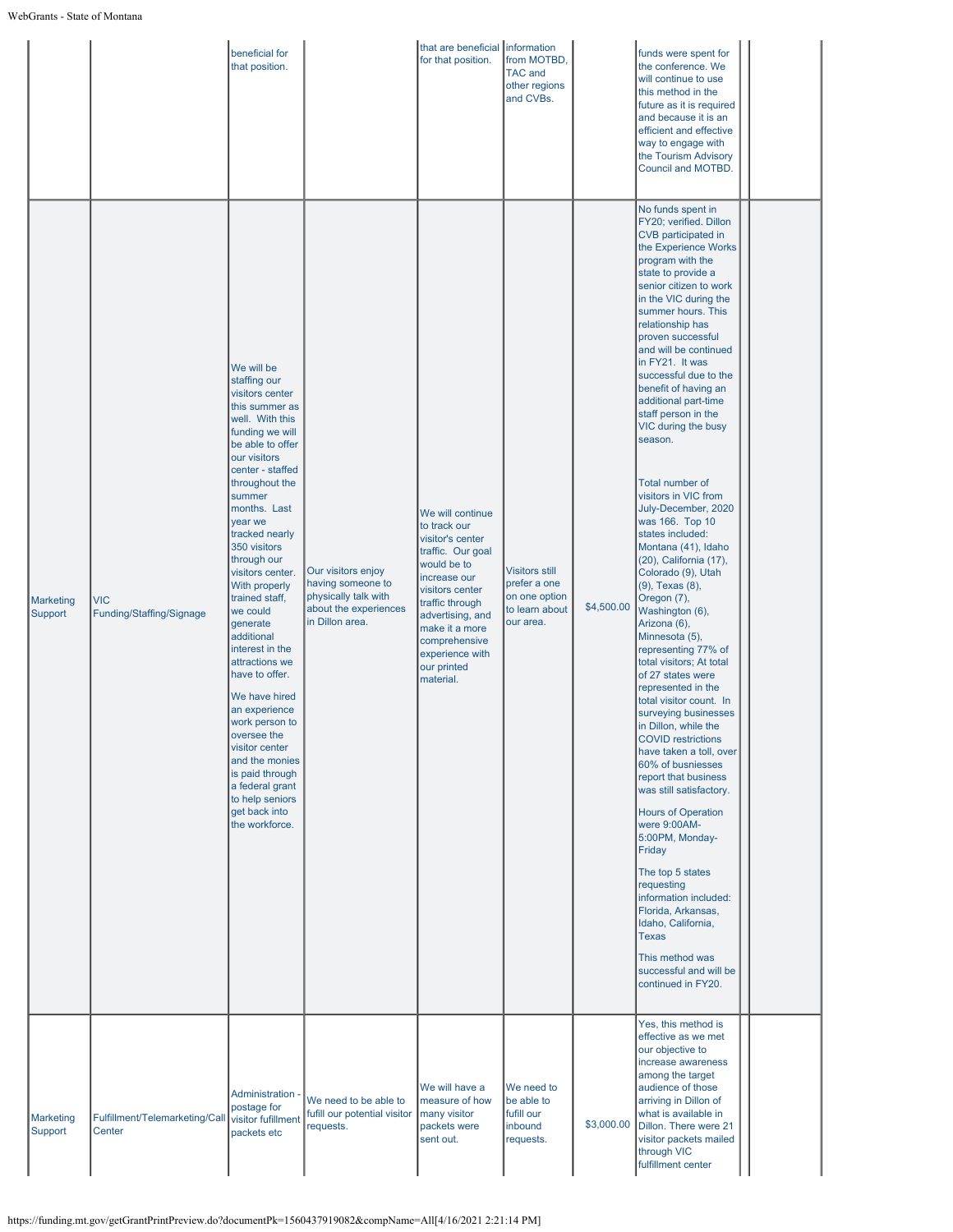|                             |                              |                                                                                                                                                                                                                                                                                                                                                                                               |                                                                                                                                                                                                                                                           |                                                                                                                                                                                                                                                       |                                                                                                                                                                                                                                                                                                         |            | during FY20. This<br>method will be<br>continued.                                                                                                                                                                                                                                                                                |  |
|-----------------------------|------------------------------|-----------------------------------------------------------------------------------------------------------------------------------------------------------------------------------------------------------------------------------------------------------------------------------------------------------------------------------------------------------------------------------------------|-----------------------------------------------------------------------------------------------------------------------------------------------------------------------------------------------------------------------------------------------------------|-------------------------------------------------------------------------------------------------------------------------------------------------------------------------------------------------------------------------------------------------------|---------------------------------------------------------------------------------------------------------------------------------------------------------------------------------------------------------------------------------------------------------------------------------------------------------|------------|----------------------------------------------------------------------------------------------------------------------------------------------------------------------------------------------------------------------------------------------------------------------------------------------------------------------------------|--|
| <b>Marketing</b><br>Support | <b>Opportunity Marketing</b> | We will set<br>aside \$5000.00<br>for<br>miscellaneous<br>marketing<br>opportunities in<br>our area.                                                                                                                                                                                                                                                                                          | We need to have funds<br>available for last minute<br>opportunities.                                                                                                                                                                                      | A detailed<br>explanation of the<br>use of these<br>funds will be<br>provided as items<br>come up.                                                                                                                                                    | We need to<br>have funds<br>available for<br>last minute<br>opportunities.                                                                                                                                                                                                                              | \$7,000.00 | No funds spent in<br><b>FY20:</b><br>verified. Project was<br>put on-hold due to<br>staffing transition.<br>Project was not<br>completed in FY20.<br>Project will be<br>continued into FY21.                                                                                                                                     |  |
| Marketing<br>Support        | Administration               | Administration<br>funds are<br>needed for the<br>operation on<br>the CVB.<br>Funds will be<br>used for staff<br>wages, office<br>supplies and<br>allowed items<br>to support the<br>day-to-day<br>operations<br>while staying<br>within the<br>allowed<br>budget.<br>The executive<br>director<br>administers the<br>annual budget<br>and marketing<br>plan and is<br>therefore<br>essential. | Our CVB will benefit<br>greatly from the<br>coordination of an<br>executive director.                                                                                                                                                                     | We will measure<br>success by<br>meeting the<br>operational goals<br>of the<br>organization and<br>by staying within<br>the 20%<br>allowable<br>expense<br>threshold.                                                                                 | Administration<br>is a function<br>of the<br>nonprofit<br>business<br>operations.<br>The<br>organization<br>relies on the<br>executive<br>director to<br>administer the<br>funds<br>according to<br>the approved<br>marketing<br>plan. It is a<br>necessary<br>expense for<br>business<br>operations.   | \$4,600.00 | We were successful<br>in meeting our overall<br>objective of staying<br>within the allowable<br>20% for the<br>Administration<br>budget.<br>Funds were spent on<br>the staff wages and<br>office supplies.<br>This project will be<br>continued in FY21.                                                                         |  |
| Marketing<br>Support        | Research                     | We will send<br>out an RFP to<br>various<br>companies, to<br>come to Dillon,<br>do the<br>research, and<br>discover what<br>is our prime<br>selling point.<br>RFP complete,<br>and any costs<br>affiliated with<br>issuing the<br>RFP.                                                                                                                                                        | Once we have<br>determined our prime<br>selling point, we will be<br>able to direct our funds<br>and energies in that<br>direction. We will use<br>monies that would have<br>been used for our app<br>and instead to<br>marketing and branding<br>Dillon. | We will measure<br>success of<br>research<br>depending upon<br>the project, but<br>we would expect<br>to gain data and<br>recommendations for sales<br>from any<br>research; we will<br>measure success<br>based on<br>receving a<br>research report. | Research into<br>Dillon's brand<br>purposes                                                                                                                                                                                                                                                             | \$0.00     | No funds spent in<br>FY20; verified. The<br>initial budget and<br>planned project were<br>cancelled and funds<br>were reallocated to<br>other methods in the<br>budget. Although the<br>method was not used<br>in FY20, we will<br>continue to assess<br>the need for research<br>and modify our<br>plans/budget<br>accordingly. |  |
| <b>Marketing</b><br>Support | Wayfinding                   | We would like<br>to be able to<br>provide<br>directional<br>signage to our<br>attractions.<br>This area is<br>currently<br>lacking, and I<br>believe the<br>area would<br>benefit<br>significantly if<br>directional<br>signage alone<br>were provided.                                                                                                                                       | If our visitors are going<br>to find their way around<br>our area, signage must<br>be provided.                                                                                                                                                           | Wayfinding is a<br>project and<br>therefore we<br>evaluate success<br>based on project<br>completion. The<br>project may<br>involved creation<br>install, updates of<br>any combination<br>of that.                                                   | Wayfinding in<br>the Dillon<br>area is a<br>useful tool for<br>visitors and<br>drive through<br>traffic. Visible<br>signage<br>directing<br>visitors to<br>attractions,<br>lodging,<br>food/bevrage,<br>shopping and<br>vistior<br>information is<br>constantly<br>used and<br>must be kept<br>current. | \$5,386.00 | No funds spent in<br>FY20; verfied.<br>Project was put on-<br>hold due to staffing<br>transition. This<br>remains an important<br>project for our<br>county. Project was<br>not completed in<br>FY20. Project will be<br>continued into FY21.                                                                                    |  |
|                             |                              |                                                                                                                                                                                                                                                                                                                                                                                               |                                                                                                                                                                                                                                                           |                                                                                                                                                                                                                                                       |                                                                                                                                                                                                                                                                                                         |            |                                                                                                                                                                                                                                                                                                                                  |  |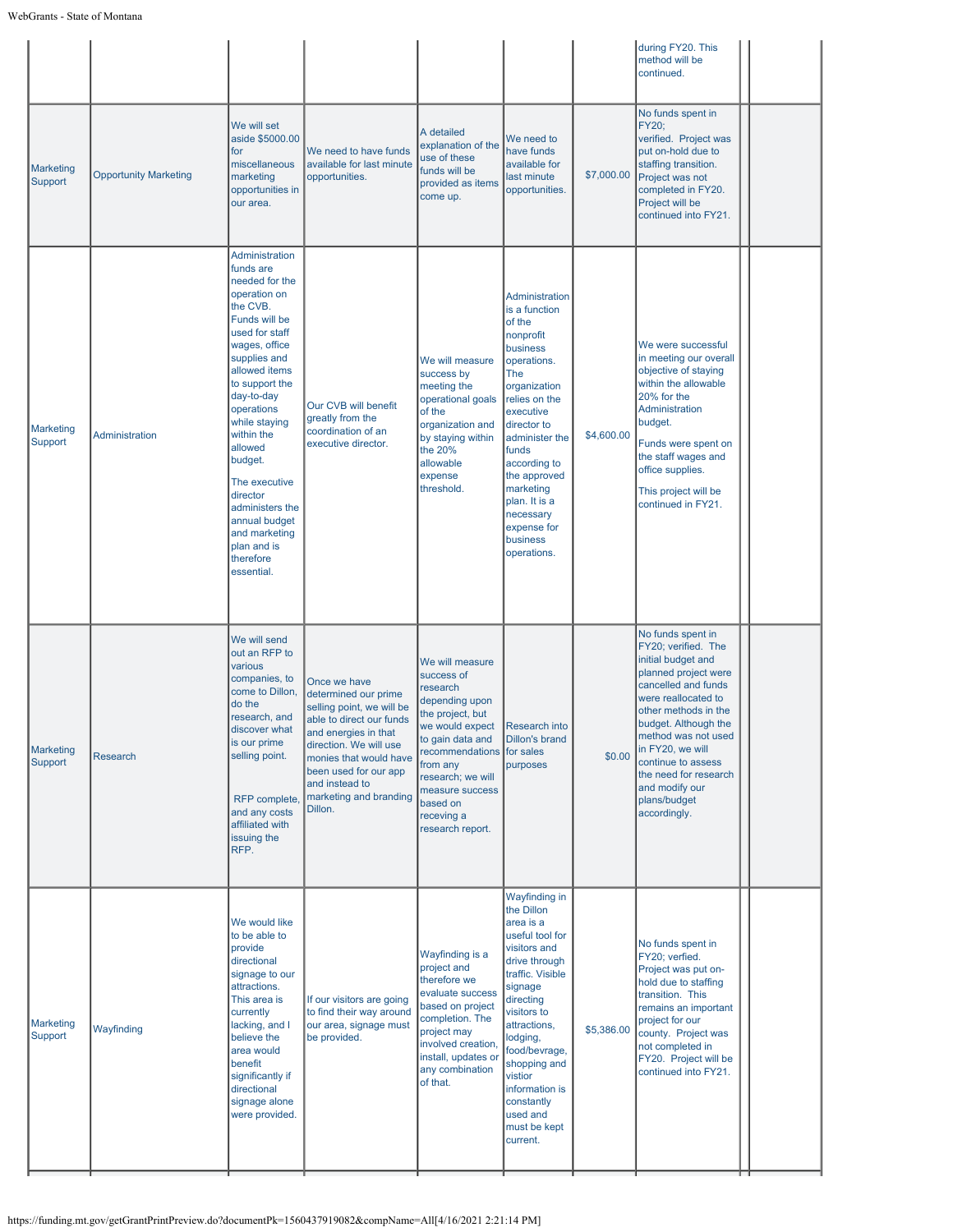|  | \$89,999.08 |  |
|--|-------------|--|

# *Markething Method Evaluation Attachments*

| <b>Attachment 1</b>  | ReportDillonCVB03102021.pdf                 |
|----------------------|---------------------------------------------|
| <b>Attachment 2</b>  | FY20 Dillon CVB updated pie chart final.pdf |
| <b>Attachment 3</b>  |                                             |
| <b>Attachment 4</b>  |                                             |
| <b>Attachment 5</b>  |                                             |
| Attachment 6         |                                             |
| <b>Attachment 7</b>  |                                             |
| <b>Attachment 8</b>  |                                             |
| <b>Attachment 9</b>  |                                             |
| <b>Attachment 10</b> |                                             |

# *Marketing Method Budget*

| <b>Marketing Segment</b> | <b>Marketing Method</b>                   | Bed tax funded budget | Non bed tax funded budget (optional) |
|--------------------------|-------------------------------------------|-----------------------|--------------------------------------|
| Consumer                 | <b>Printed Material</b>                   | \$5,000.00            | \$0.00                               |
| Consumer                 | <b>Print Advertising</b>                  | \$3,500.00            | \$0.00                               |
| Consumer                 | Website/Internet Development/Updates      | \$12,886.00           | \$0.00                               |
| Consumer                 | <b>Mobile Applications</b>                | \$1,310.08            | \$0.00                               |
| Consumer                 | Photo/Video Library                       | \$4,500.00            | \$0.00                               |
| Consumer                 | <b>Social Media</b>                       | \$2,000.00            | \$0.00                               |
| Consumer                 | Billboards/Out-of-Home                    | \$5,000.00            | \$0.00                               |
| Consumer                 | <b>Ad Agency Services</b>                 | \$6,500.00            | \$0.00                               |
| Consumer                 | <b>Online/Digital Advertising</b>         | \$21,817.00           | \$0.00                               |
|                          |                                           | \$62,513.08           | \$0.00                               |
| <b>Group Marketing</b>   | <b>Partner Support</b>                    | \$2,000.00            | \$0.00                               |
|                          |                                           | \$2,000.00            | \$0.00                               |
| <b>Marketing Support</b> | <b>Opportunity Marketing</b>              | \$7,000.00            | \$0.00                               |
| <b>Marketing Support</b> | VIC Funding/Staffing/Signage              | \$4,500.00            | \$0.00                               |
| <b>Marketing Support</b> | Fulfillment/Telemarketing/Call Center     | \$3,000.00            | \$0.00                               |
| <b>Marketing Support</b> | Administration                            | \$4,600.00            | \$0.00                               |
| <b>Marketing Support</b> | <b>TAC/Governor's Conference meetings</b> | \$1,000.00            | \$0.00                               |
| <b>Marketing Support</b> | <b>Research</b>                           | \$0.00                | \$0.00                               |
| <b>Marketing Support</b> | Wayfinding                                | \$5,386.00            | \$0.00                               |
|                          |                                           | \$25,486.00           | \$0.00                               |
|                          |                                           | \$89,999.08           | \$0.00                               |

### *Miscellaneous Attachments*

**Description File Name File Size**

# *Reg/CVB Required Documents*

**Description File Name File Size** CVB Required Documents [CVB Docs.pdf](https://funding.mt.gov/fileDownload.jsp?filename=1556301144285_CVB+Docs.pdf) 112 KB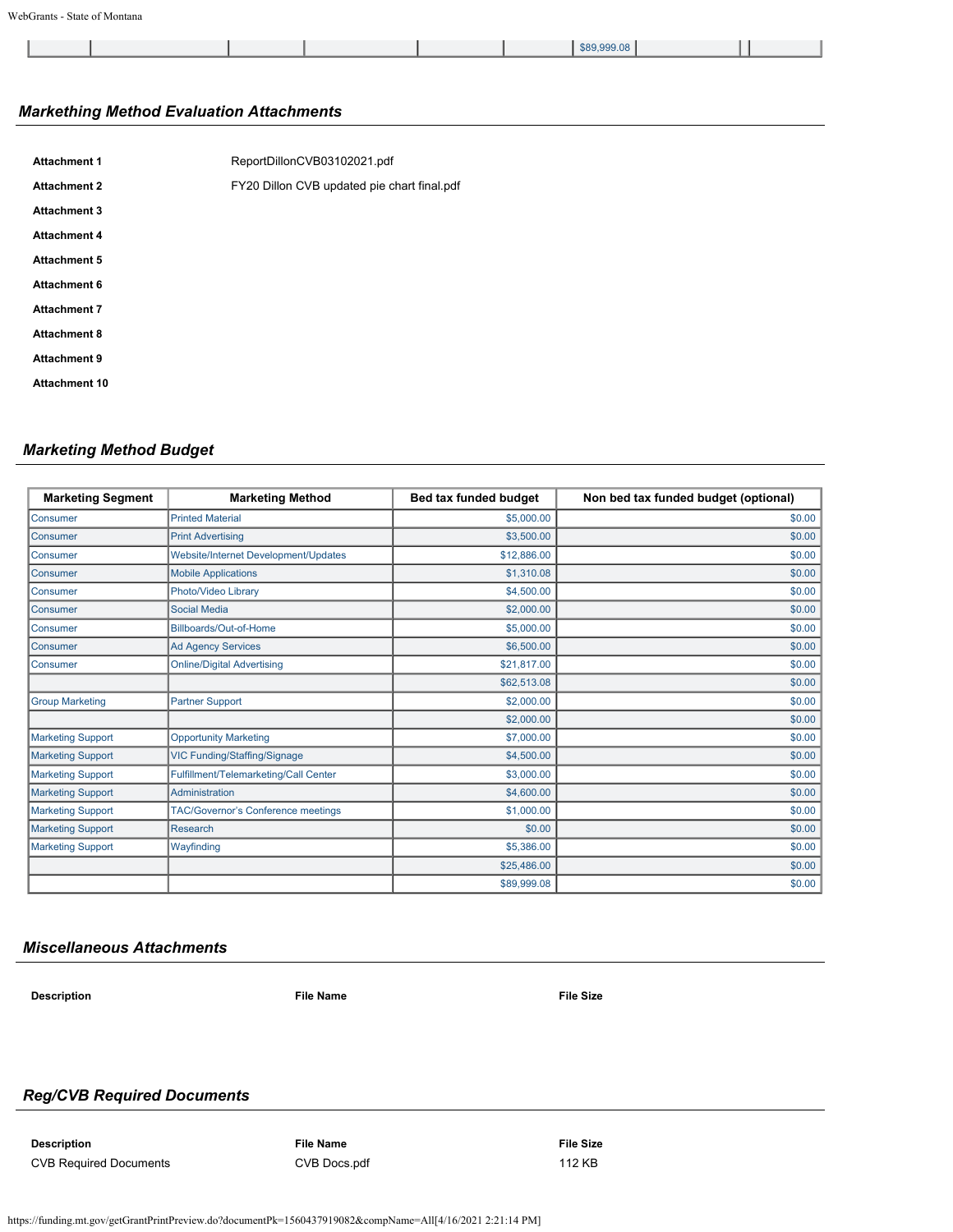# *Reg/CVB Required Documents*

**Description File Name File Size** CVB Required Documents [CVB Docs.pdf](https://funding.mt.gov/fileDownload.jsp?filename=1556301144285_CVB+Docs.pdf) 112 KB